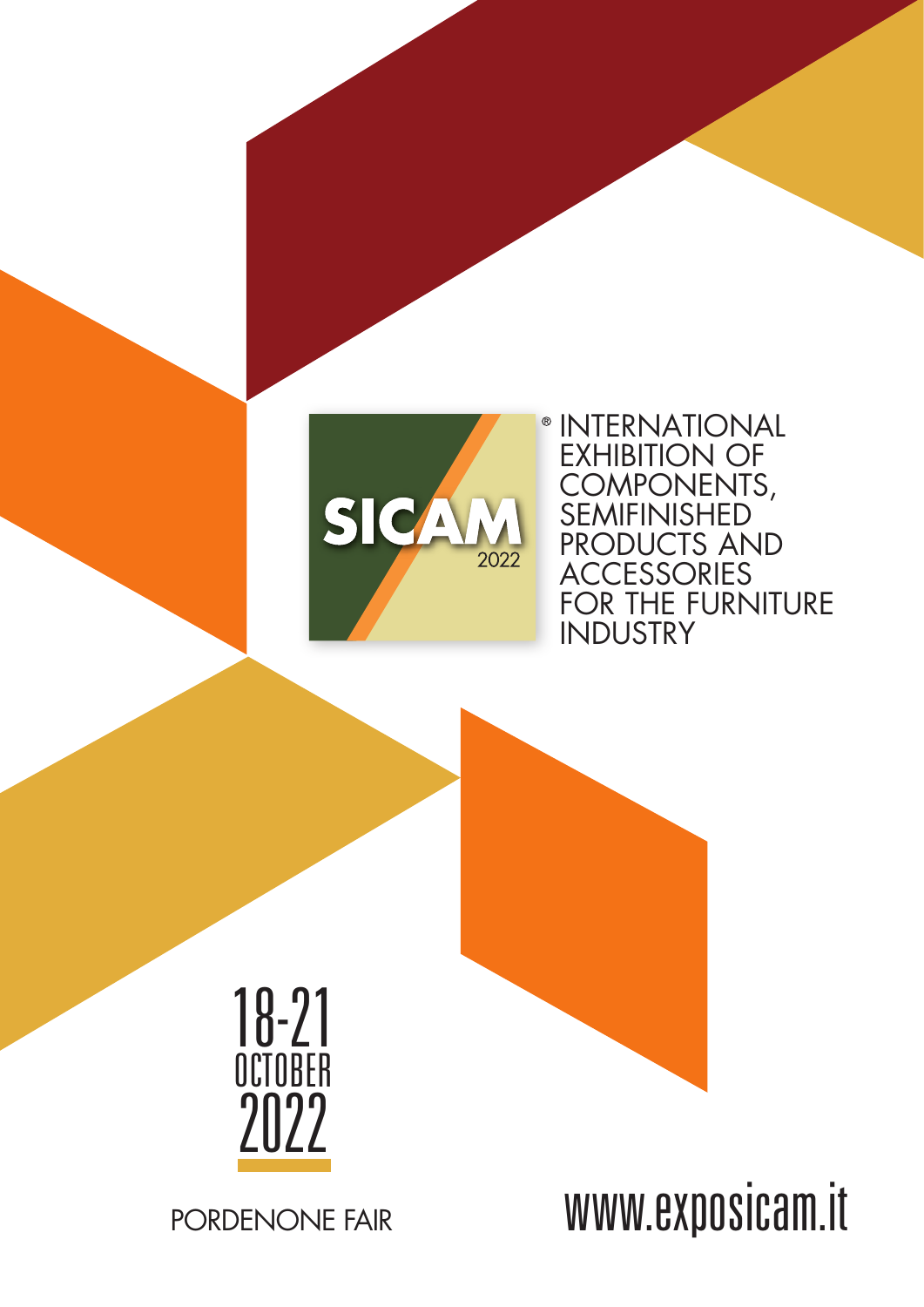### **THE POWER** OF MEETING FACE-TO-FACE

SICAM continues to demonstrate the value and power of meeting face-to-face for growing your business. The true value created at a trade show lies in the quality and quantity of the direct relations built. This has always been the distinguishing feature of SICAM, because you find the right people there, those who make the decisions and choices. During planned meetings or casual meetings, at stands or along the corridors, at the cafe or the buffet: everywhere you go, there is business in the air. The new trends of the global furniture industry come to life at Pordenone every year.

## **SICAM: A REFERENCE POINT**

FOR COMPONENTS AND ACCESSORIES

Those who matter come to SICAM! The right trade fair at the right time in the right place. Every October, in the heart of one of the sector's main industrial districts, the professionals of the global furniture industry who meet up at the trade fair find new products along with the most innovative materials and technologies to breathe life into ideas for the furnishing collections presented at the international trade fairs the following spring.



ORIGIN OF FOREIGN VISITORS IN 2021



### EVERYONE **FEELS IMPORTANT** AT SICAM

Thanks to the ten exhibition halls with an established layout that effectively creates a balanced flow of visitors, every exhibitor is easy to identify at SICAM. The wellsized, condensed exhibition spaces make every company highly visible. Each participant can exert their importance and highlight their ability to produce and innovate, because everyone is equally important at SICAM.

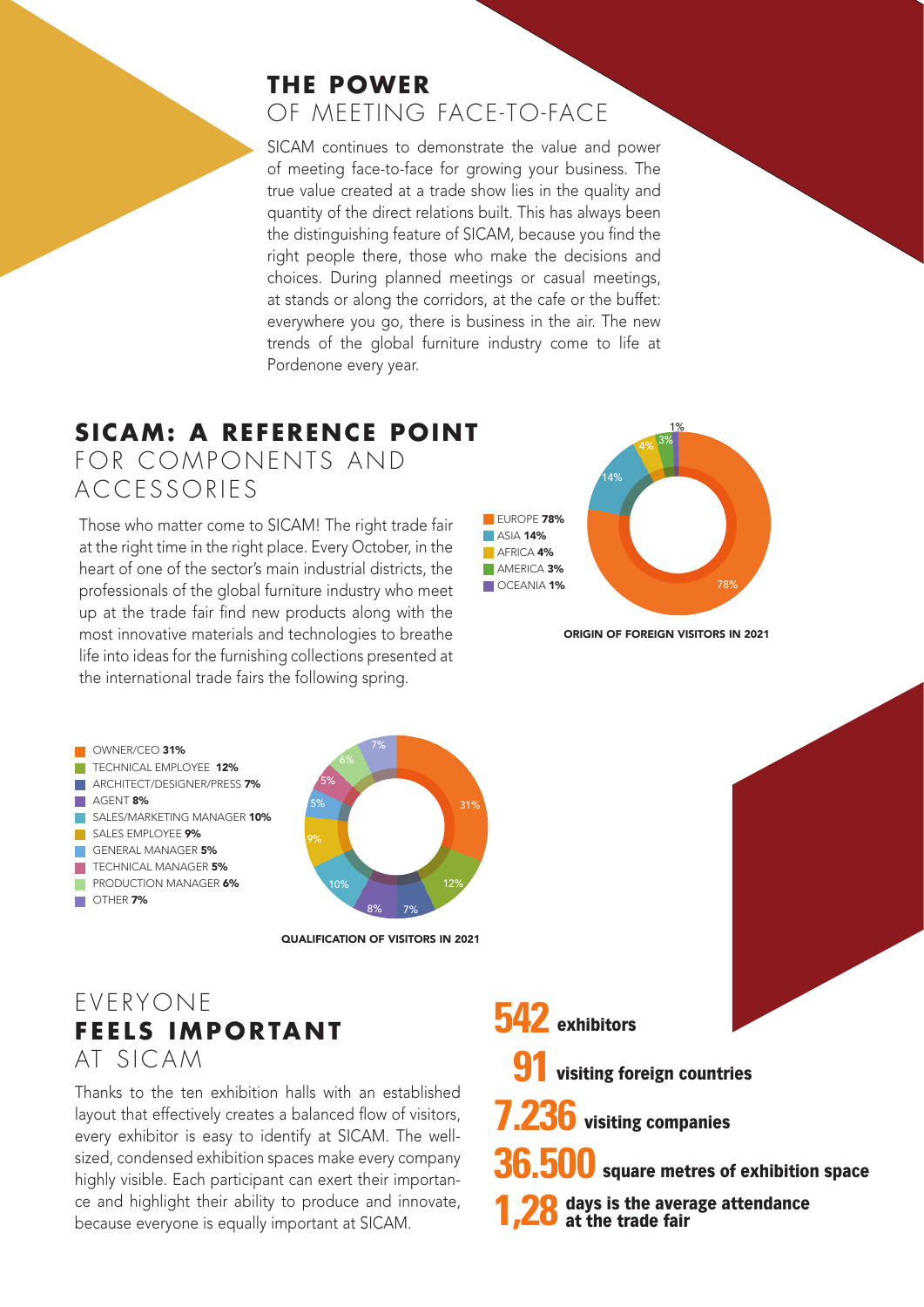# MEET THE **DECISION-MAKERS** AT SICAM

The opportunity to meet new, high-profile partners and customers in person to develop your company and business is a key element for a valuable trade fair experience. Designers and interior designers, production managers and technicians, marketing managers, CEOs and general managers: at SICAM all top management roles from the entire value chain are present. They comprise the most attentive and numerous nucleus of visiting professionals in an environment exclusively focused on building key international relations and on the most innovative and top quality products.

#### **TIME IS PRECIOUS** AT SICAM

Condensed into a sober, refined environment, getting around SICAM is quick and easy. Each year over six hundred companies from all over the world use the event to present the broadest offering of components, accessories and semi-finished goods for the furniture industry to an audience of over eight thousand visiting companies. The successful event format is thanks to an effective exhibition layout and efficient services. Time is precious at the trade fair, every participant can fully dedicate all their time to discovering new products, developing new ideas and building new business relationships.

## THOROUGH, **EFFICIENT SERVICES** TO SOLVE ANY PROBLEMS

Meticulous attention is paid to ensuring that attending the event is comfortable and carefree. From special shuttles from the Venice and Treviso airports and handy car parks, to the restaurant and bar services available in the halls: the attention paid to services is a distinguishing feature of SICAM, where attending professionals are placed in the best working conditions. The format of the trade fair and the elegant, functional environment are the key factors that ensure the perfect conditions for a successful visit. Without any problems.



 $12 - 15.10.2021$ 

a SICAM

w exnosicam i

**Welcome to SICAM** 

TYPES OF VISITING COMPANIES IN 2021